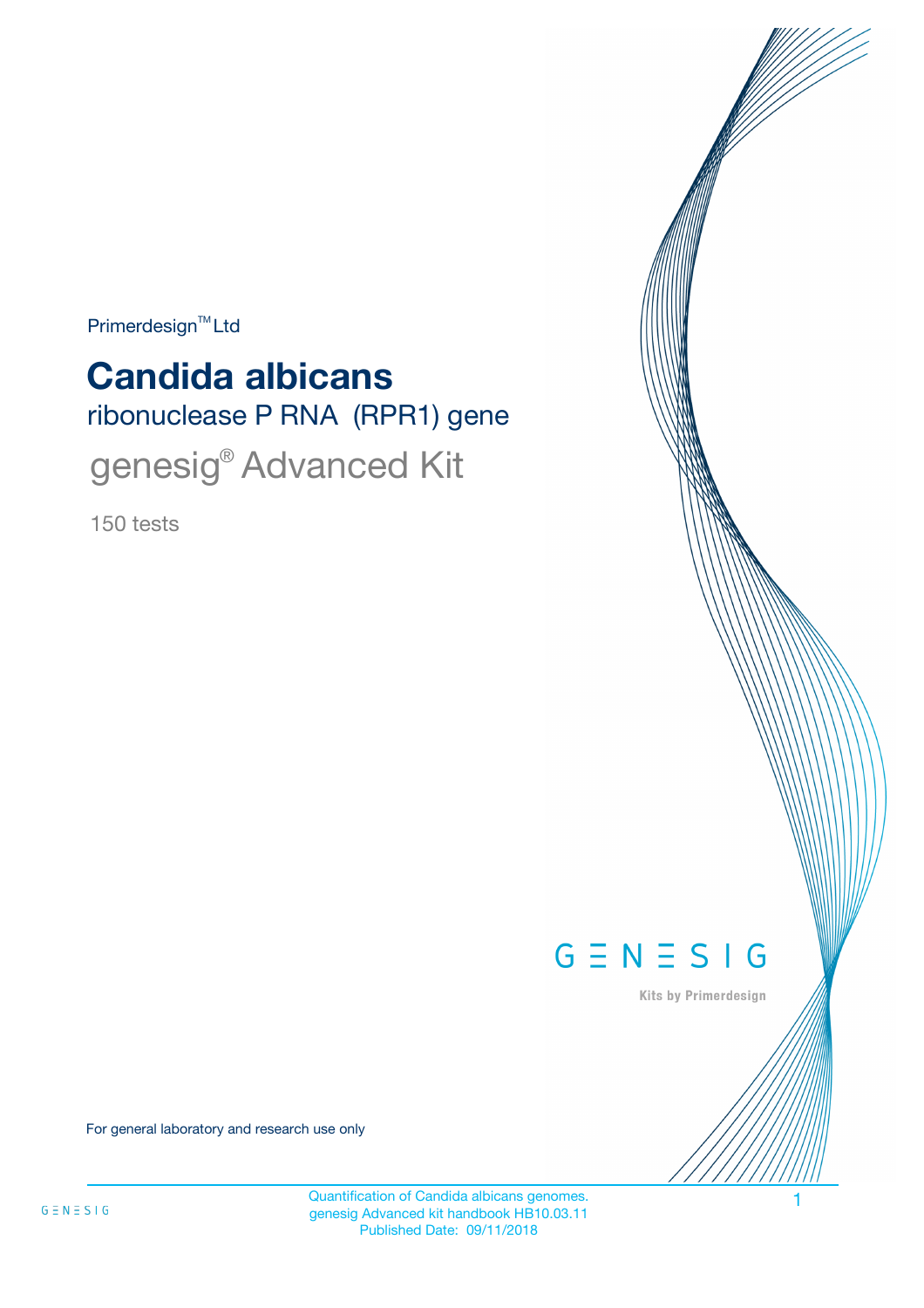## Introduction to Candida albicans

Candida albicans is a single-celled, diploid fungus and is part of the natural human gut flora but as an opportunistic pathogen can also cause oral and genital infections.

C. albicans, which is present in around 80% of the population without causing infection, can change from a unicellular organism to a pathogenic, multi-cellular, filamentous form. In the commensal form, the fungus lives in the gastro-intestinal tract and growth is regulated by other microorganisms as well as the host immune system. The change between these forms, known as phenotypic switching may be regulated by differential gene expression and regulation of certain transcription factors. Ultimately, the phenotypic switching to the multicellular form allows penetration of the mucosal membrane by which infection occurs.

Infection by C. albicans causes Candidiasis, which can be either superficial or systemic, causing life threatening disease. Superficial infections cause symptoms such as itching and irritation which can usually be cleared by using anti-fungal drugs. However, in immunosuppressed individuals systemic infection occurs when the fungus penetrates the mucosal membrane of the gut subsequently allowing release of toxins into the bloodstream. Initially the infection presents with symptoms such as indigestion, nausea, heartburn, constipation and/or diarrhea. As the infection progresses and the fungus enters the blood stream, symptoms such as depression, lethargy, and muscle aches.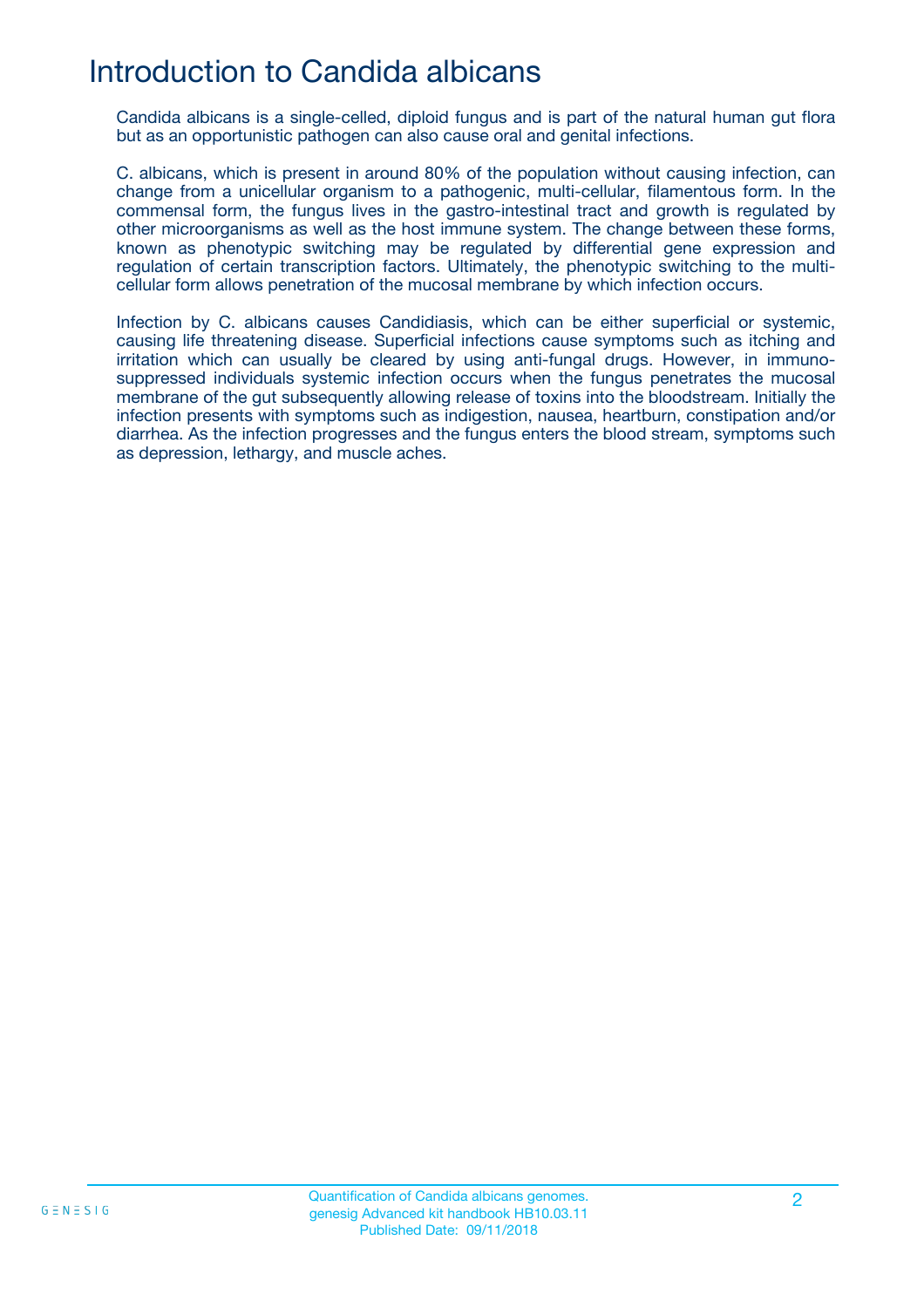## **Specificity**

The Primerdesign genesig Kit for Candida albicans (C.albicans) genomes is designed for the in vitro quantification of C.albicans genomes. The kit is designed to have a broad detection profile. Specifically, the primers represent 100% homology with over 95% of the NCBI database reference sequences available at the time of design.

The dynamics of genetic variation means that new sequence information may become available after the initial design. Primerdesign periodically reviews the detection profiles of our kits and when required releases new versions.

The C.albicans primers have been designed for the specific and exclusive in vitro quantification of all C. albicans isolates and do not detect other Candida species. The target sequence (RPR1) has previously been shown to be a good genetic marker for C. albicans in other real time PCR based studies (Innings A et.al 2007). The primers and probe sequences in this kit have 100% homology with over 95% of reference sequences contained in the NCBI database.

If you require further information, or have a specific question about the detection profile of this kit then please send an e.mail to enquiry@primerdesign.co.uk and our bioinformatics team will answer your question.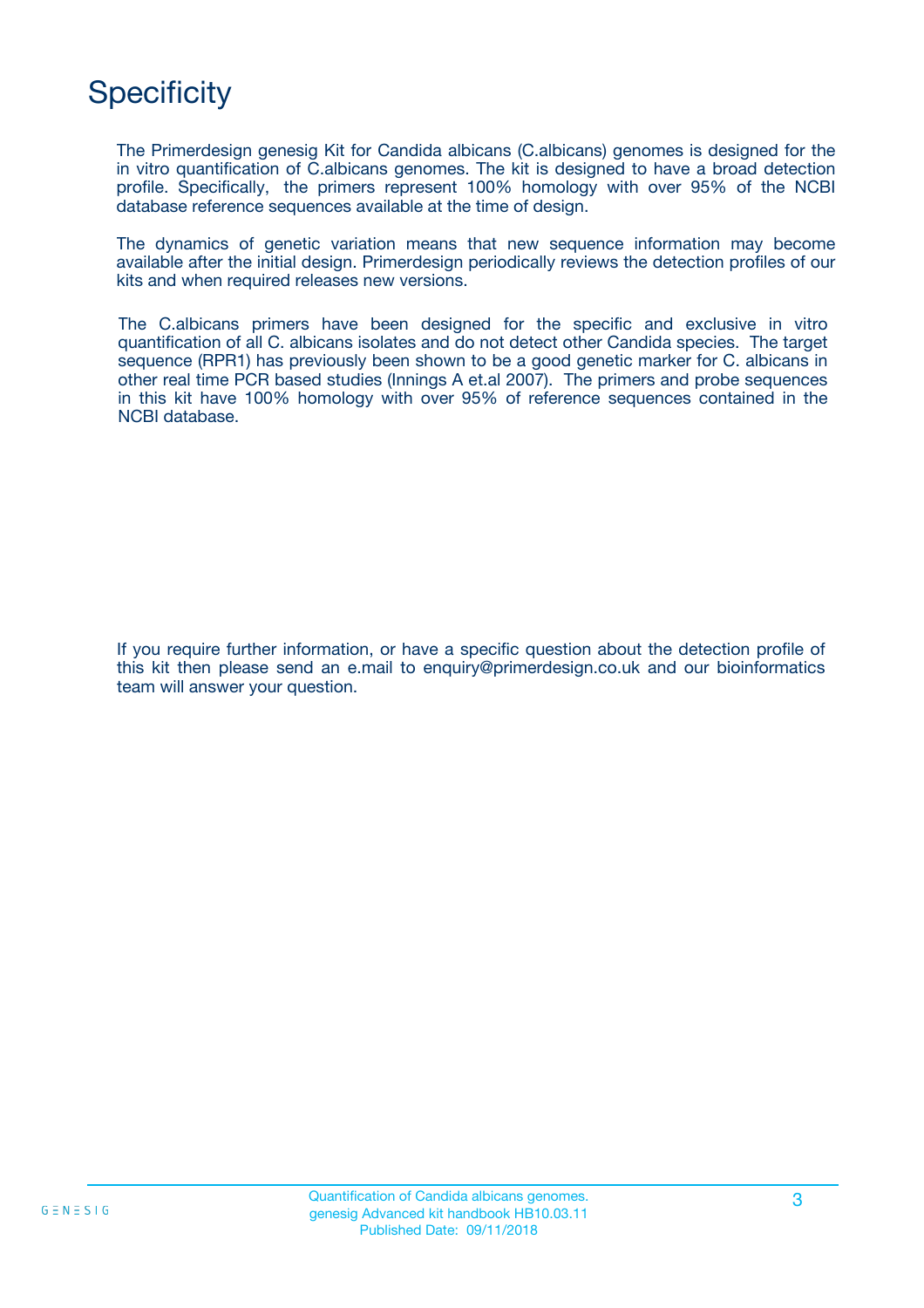## Kit contents

- **C.albicans specific primer/probe mix (150 reactions BROWN)** FAM labelled
- **C.albicans positive control template (for Standard curve RED)**
- **Internal extraction control primer/probe mix (150 reactions BROWN)** VIC labelled as standard
- **Internal extraction control DNA (150 reactions BLUE)**
- **Endogenous control primer/probe mix (150 reactions BROWN)** FAM labelled
- **RNase/DNase free water (WHITE)** for resuspension of primer/probe mixes
- **Template preparation buffer (YELLOW)** for resuspension of internal control template, positive control template and standard curve preparation

### Reagents and equipment to be supplied by the user

#### **Real-time PCR Instrument**

#### **Extraction kit**

This kit is recommended for use with genesig Easy DNA/RNA extraction kit. However, it is designed to work well with all processes that yield high quality RNA and DNA with minimal PCR inhibitors.

#### **oasig**TM **lyophilised or Precision**®**PLUS 2X qPCR Master Mix**

This kit is intended for use with oasig or PrecisionPLUS2X qPCR Master Mix.

**Pipettors and Tips**

**Vortex and centrifuge**

#### **Thin walled 1.5 ml PCR reaction tubes**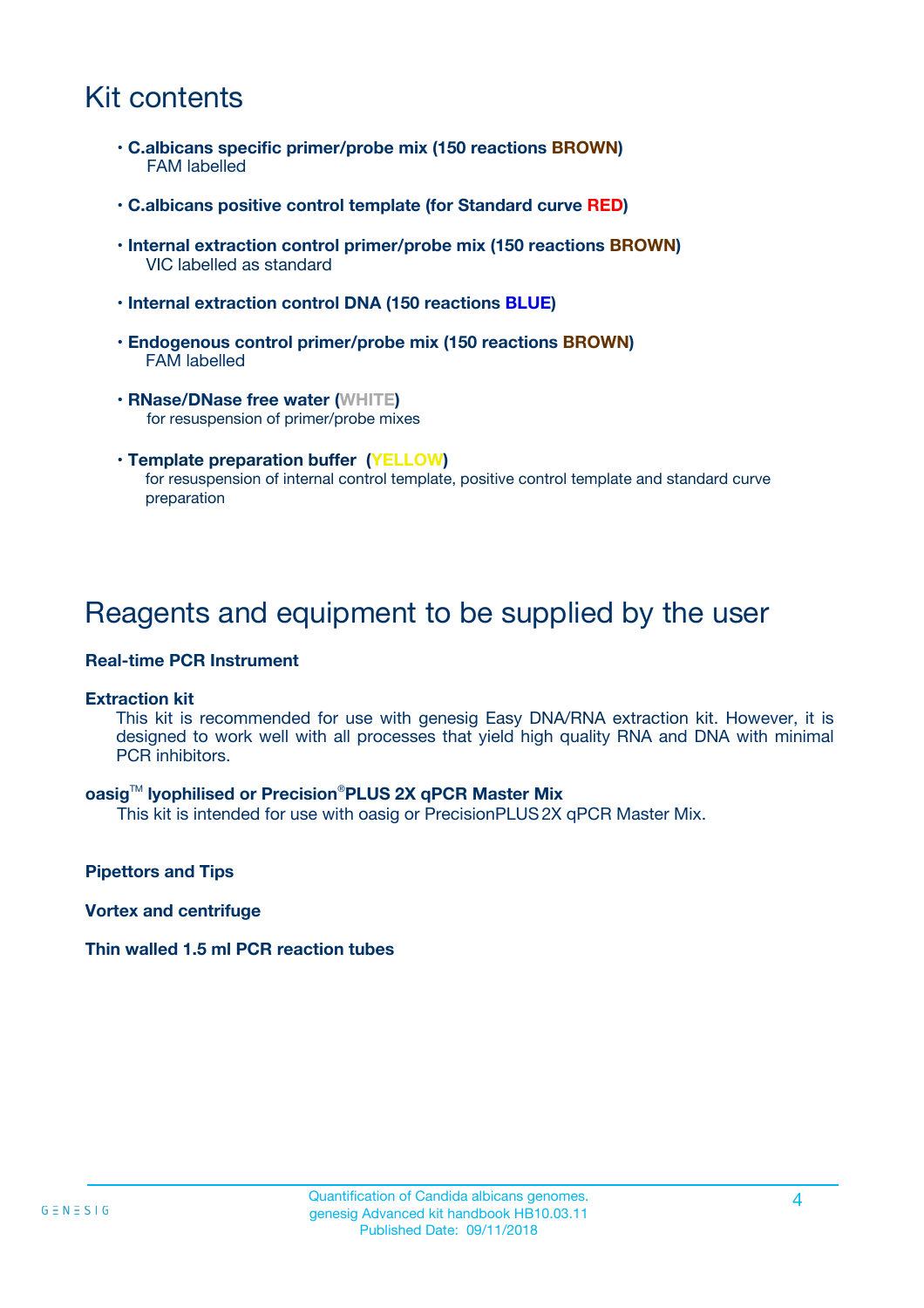### Kit storage and stability

This kit is stable at room temperature but should be stored at -20ºC on arrival. Once the lyophilised components have been resuspended they should not be exposed to temperatures above -20°C for longer than 30 minutes at a time and unnecessary repeated freeze/thawing should be avoided. The kit is stable for six months from the date of resuspension under these circumstances.

If a standard curve dilution series is prepared this can be stored frozen for an extended period. If you see any degradation in this serial dilution a fresh standard curve can be prepared from the positive control.

Primerdesign does not recommend using the kit after the expiry date stated on the pack.

### Suitable sample material

All kinds of sample material suited for PCR amplification can be used. Please ensure the samples are suitable in terms of purity, concentration, and DNA integrity (An internal PCR control is supplied to test for non specific PCR inhibitors). Always run at least one negative control with the samples. To prepare a negative-control, replace the template DNA sample with RNase/DNase free water.

### Dynamic range of test

Under optimal PCR conditions genesig C.albicans detection kits have very high priming efficiencies of >95% and can detect less than 100 copies of target template.

### Notices and disclaimers

This product is developed, designed and sold for research purposes only. It is not intended for human diagnostic or drug purposes or to be administered to humans unless clearly expressed for that purpose by the Food and Drug Administration in the USA or the appropriate regulatory authorities in the country of use. During the warranty period Primerdesign genesig detection kits allow precise and reproducible data recovery combined with excellent sensitivity. For data obtained by violation to the general GLP guidelines and the manufacturer's recommendations the right to claim under guarantee is expired. PCR is a proprietary technology covered by several US and foreign patents. These patents are owned by Roche Molecular Systems Inc. and have been sub-licensed by PE Corporation in certain fields. Depending on your specific application you may need a license from Roche or PE to practice PCR. Additional information on purchasing licenses to practice the PCR process may be obtained by contacting the Director of Licensing at Roche Molecular Systems, 1145 Atlantic Avenue, Alameda, CA 94501 or Applied Biosystems business group of the Applera Corporation, 850 Lincoln Centre Drive, Foster City, CA 94404. In addition, the 5' nuclease assay and other homogeneous amplification methods used in connection with the PCR process may be covered by U.S. Patents 5,210,015 and 5,487,972, owned by Roche Molecular Systems, Inc, and by U.S. Patent 5,538,848, owned by The Perkin-Elmer Corporation.

## Trademarks

Primerdesign™ is a trademark of Primerdesign Ltd.

genesig $^\circledR$  is a registered trademark of Primerdesign Ltd.

The PCR process is covered by US Patents 4,683,195, and 4,683,202 and foreign equivalents owned by Hoffmann-La Roche AG. BI, ABI PRISM® GeneAmp® and MicroAmp® are registered trademarks of the Applera Genomics (Applied Biosystems Corporation). BIOMEK® is a registered trademark of Beckman Instruments, Inc.; iCycler™ is a registered trademark of Bio-Rad Laboratories, Rotor-Gene is a trademark of Corbett Research. LightCycler™ is a registered trademark of the Idaho Technology Inc. GeneAmp®, TaqMan® and AmpliTaqGold® are registered trademarks of Roche Molecular Systems, Inc., The purchase of the Primerdesign™ reagents cannot be construed as an authorization or implicit license to practice PCR under any patents held by Hoffmann-LaRoche Inc.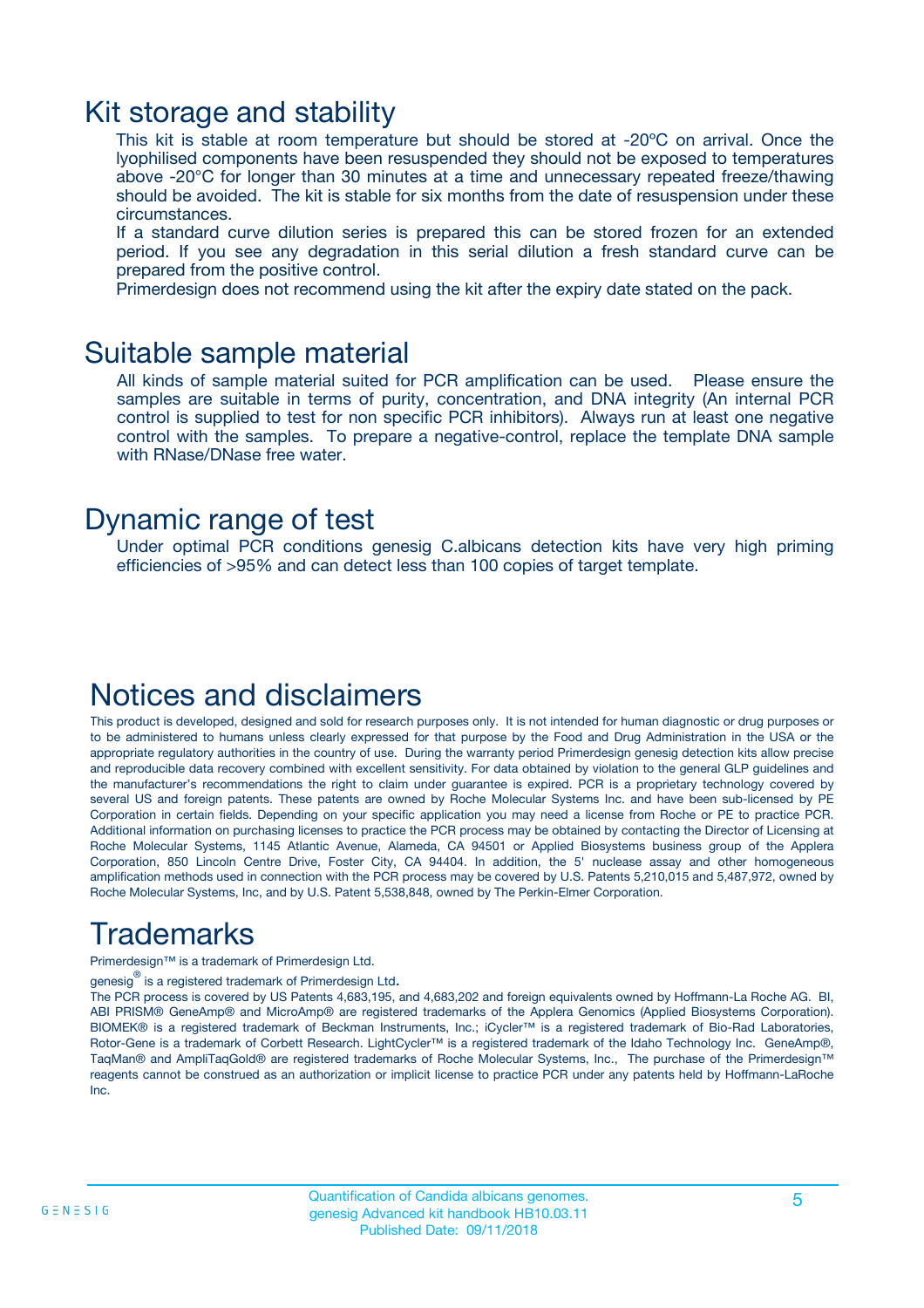## Principles of the test

#### **Real-time PCR**

A C.albicans specific primer and probe mix is provided and this can be detected through the FAM channel.

The primer and probe mix provided exploits the so-called TaqMan® principle. During PCR amplification, forward and reverse primers hybridize to the C.albicans DNA. A fluorogenic probe is included in the same reaction mixture which consists of a DNA probe labeled with a 5`-dye and a 3`-quencher. During PCR amplification, the probe is cleaved and the reporter dye and quencher are separated. The resulting increase in fluorescence can be detected on a range of qPCR platforms.

#### **Positive control**

For copy number determination and as a positive control for the PCR set up, the kit contains a positive control template. This can be used to generate a standard curve of C.albicans copy number / Cq value. Alternatively the positive control can be used at a single dilution where full quantitative analysis of the samples is not required. Each time the kit is used, at least one positive control reaction must be included in the run. A positive result indicates that the primers and probes for detecting the target C.albicans gene worked properly in that particular experimental scenario. If a negative result is obtained the test results are invalid and must be repeated. Care should be taken to ensure that the positive control does not contaminate any other kit component which would lead to false-positive results. This can be achieved by handling this component in a Post PCR environment. Care should also be taken to avoid cross-contamination of other samples when adding the positive control to the run. This can be avoided by sealing all other samples and negative controls before pipetting the positive control into the positive control well.

#### **Negative control**

To validate any positive findings a negative control reaction should be included every time the kit is used. For this reaction the RNase/DNase free water should be used instead of template. A negative result indicates that the reagents have not become contaminated while setting up the run.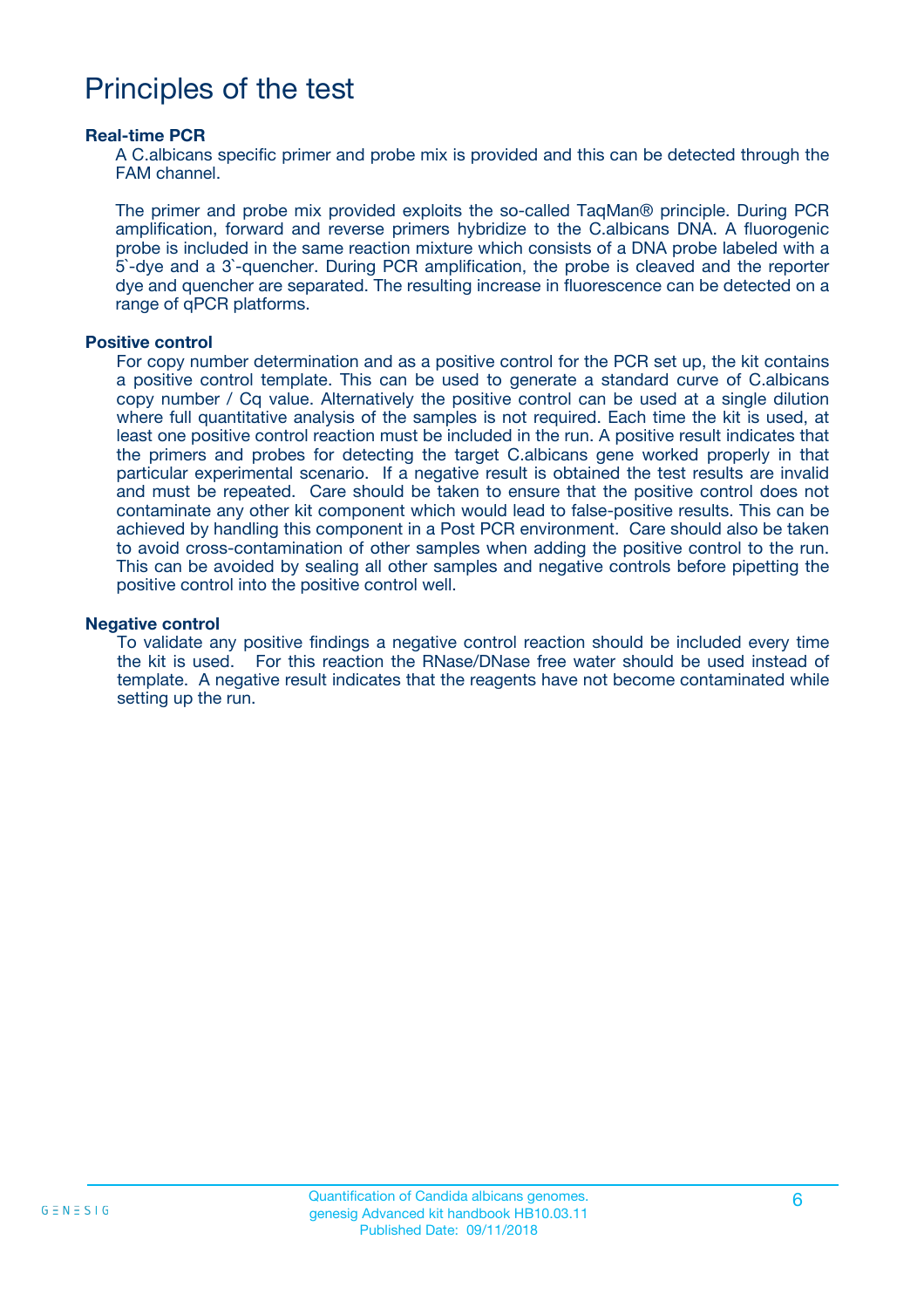#### **Internal DNA extraction control**

When performing DNA extraction, it is often advantageous to have an exogenous source of DNA template that is spiked into the lysis buffer. This control DNA is then co-purified with the sample DNA and can be detected as a positive control for the extraction process. Successful co-purification and qPCR for the control DNA also indicates that PCR inhibitors are not present at a high concentration.

A separate primer and probe mix are supplied with this kit to detect the exogenous DNA using qPCR. The primers are present at PCR limiting concentrations which allows multiplexing with the target sequence primers. Amplification of the control DNA does not interfere with detection of the C.albicans target DNA even when present at low copy number. The Internal control is detected through the VIC channel and gives a Cq value of 28+/-3.

#### **Endogenous control**

To confirm extraction of a valid biological template, a primer and probe mix is included to detect an endogenous gene. Detection of the endogenous control is through the FAM channel and it is NOT therefore possible to perform a multiplex with the C.albicans primers. A poor endogenous control signal may indicate that the sample did not contain sufficient biological material.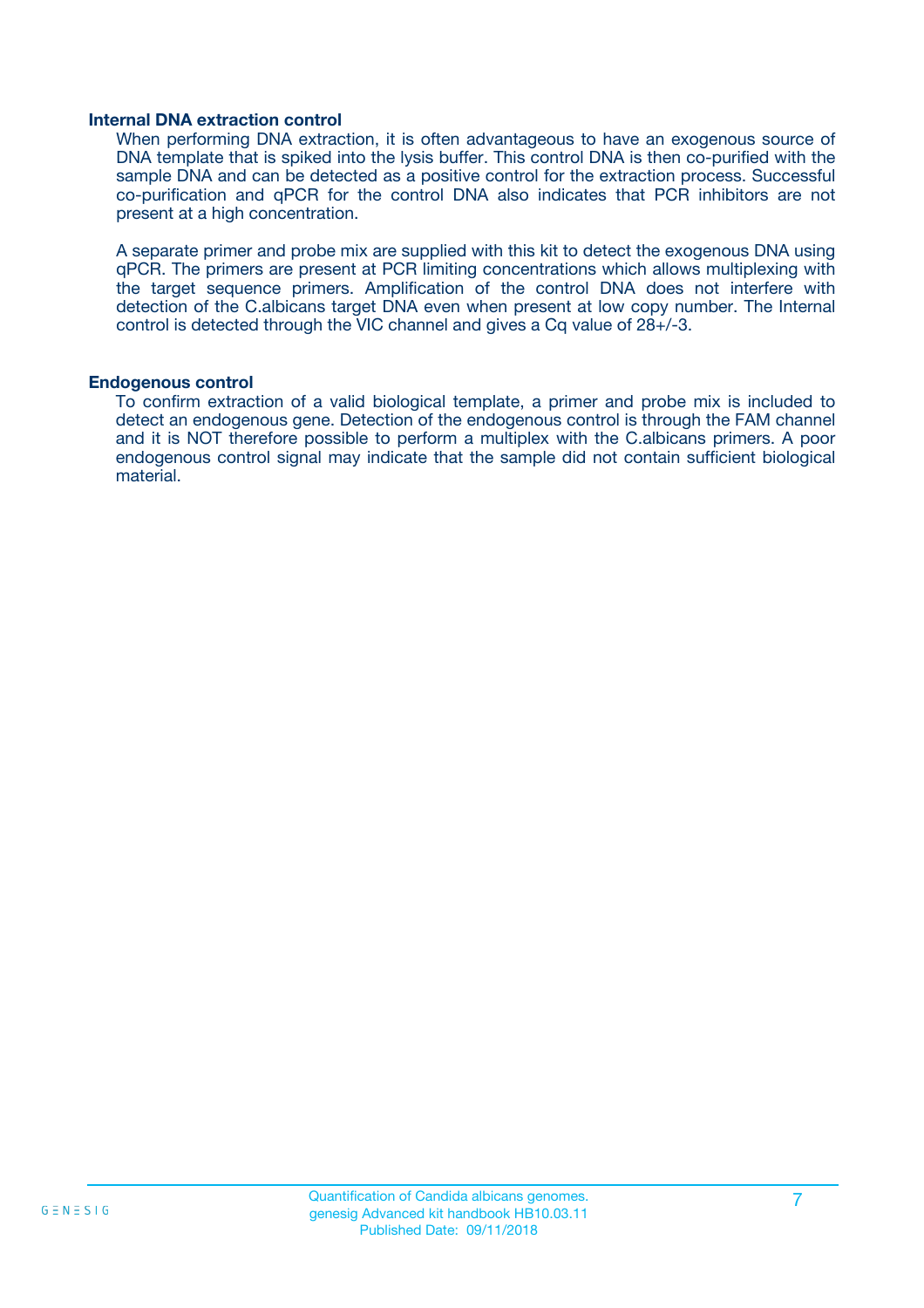### Resuspension protocol

To minimize the risk of contamination with foreign DNA, we recommend that all pipetting be performed in a PCR clean environment. Ideally this would be a designated PCR lab or PCR cabinet. Filter tips are recommended for all pipetting steps.

- **1. Pulse-spin each tube in a centrifuge before opening.** This will ensure lyophilised primer and probe mix is in the base of the tube and is not spilt upon opening the tube.
- **2. Resuspend the primer/probe mixes in the RNase/DNase free water supplied, according to the table below:**

To ensure complete resuspension, vortex each tube thoroughly.

| Component - resuspend in water                       |             |  |
|------------------------------------------------------|-------------|--|
| <b>Pre-PCR pack</b>                                  |             |  |
| C.albicans primer/probe mix (BROWN)                  | $165$ µ     |  |
| Internal extraction control primer/probe mix (BROWN) | $165$ $\mu$ |  |
| Endogenous control primer/probe mix (BROWN)          | $165$ µ     |  |

**3. Resuspend the internal control template and positive control template in the template preparation buffer supplied, according to the table below:** To ensure complete resuspension, vortex each tube thoroughly.

| Component - resuspend in template preparation buffer |  |  |  |
|------------------------------------------------------|--|--|--|
| <b>Pre-PCR heat-sealed foil</b>                      |  |  |  |
| Internal extraction control DNA (BLUE)               |  |  |  |
| <b>Post-PCR heat-sealed foil</b>                     |  |  |  |
| C.albicans Positive Control Template (RED) *         |  |  |  |

\* This component contains high copy number template and is a VERY significant contamination risk. It must be opened and handled in a separate laboratory environment, away from the other components.

### DNA extraction

The internal extraction control DNA can be added either to the DNA lysis/extraction buffer or to the DNA sample once it has been resuspended in lysis buffer.

**DO NOT add the internal extraction control DNA directly to the unprocessed biological sample as this will lead to degradation and a loss in signal.**

- **1. Add 4µl of the Internal extraction control DNA (BLUE) to each sample in DNA lysis/extraction buffer per sample.**
- **2. Complete DNA extraction according to the manufacturers protocols.**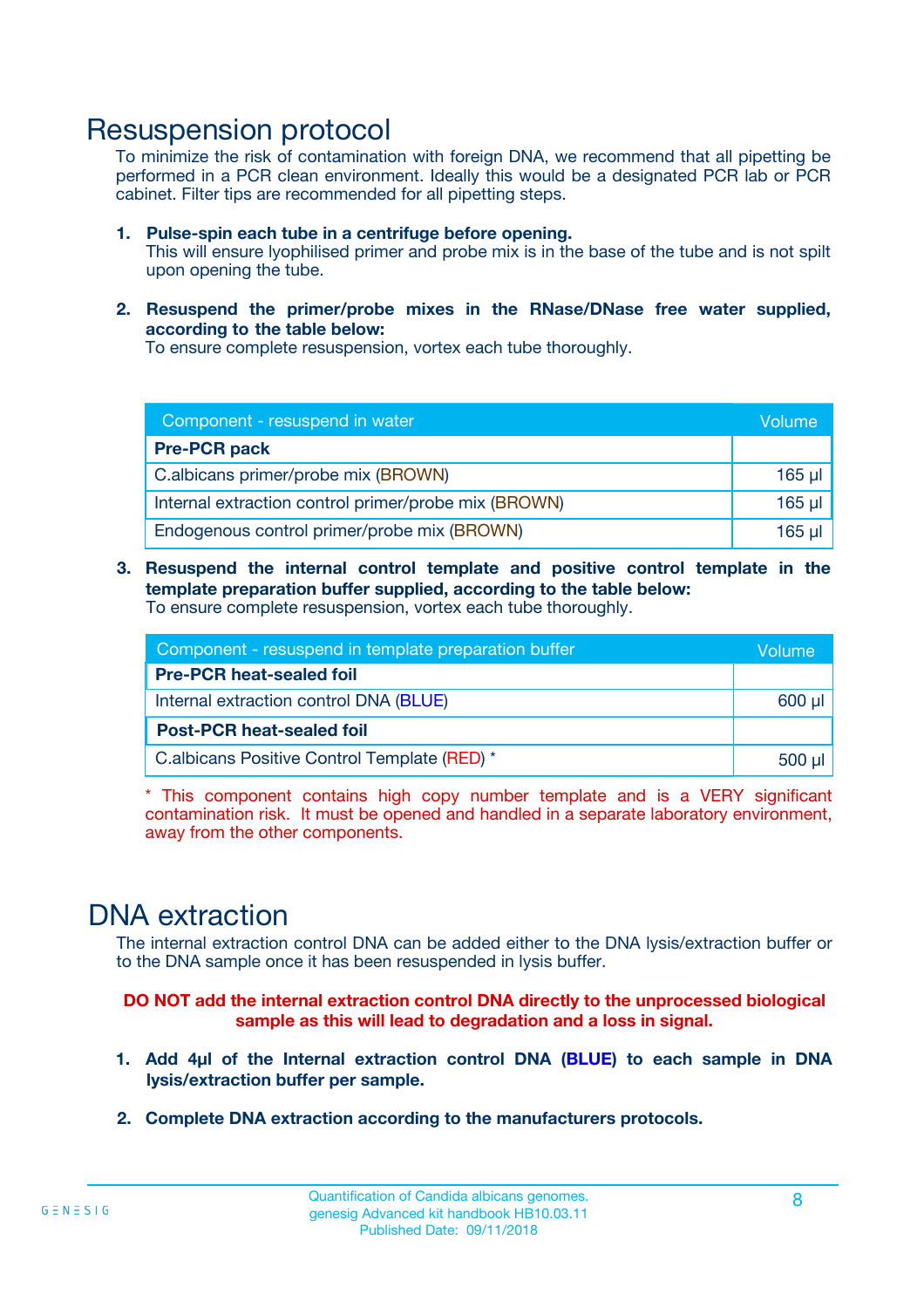## qPCR detection protocol

**1. For each DNA sample prepare a reaction mix according to the table below:** Include sufficient reactions for positive and negative controls.

| Component                                            | Volume   |
|------------------------------------------------------|----------|
| oasig or PrecisionPLUS 2X qPCR Master Mix            | $10 \mu$ |
| C.albicans primer/probe mix (BROWN)                  | 1 µI     |
| Internal extraction control primer/probe mix (BROWN) | 1 µl     |
| <b>RNase/DNase free water (WHITE)</b>                | $3 \mu$  |
| <b>Final Volume</b>                                  | 15 µl    |

**2. For each DNA sample prepare an endogenous control reaction according to the table below (Optional):**

**This control reaction will provide useful information regarding the quality of the biological sample.**

| Component                                   | Volume   |
|---------------------------------------------|----------|
| oasig or PrecisionPLUS 2X qPCR Master Mix   | $10 \mu$ |
| Endogenous control primer/probe mix (BROWN) | 1 µI     |
| <b>RNase/DNase free water (WHITE)</b>       | $4 \mu$  |
| <b>Final Volume</b>                         | 15 µl    |

- **3. Pipette 15µl of each mix into individual wells according to your qPCR experimental plate set up.**
- **4. Prepare sample DNA templates for each of your samples.**
- **5. Pipette 5µl of DNA template into each well, according to your experimental plate set up.**

For negative control wells use 5µl of RNase/DNase free water. The final volume in each well is 20ul.

**6. If a standard curve is included for quantitative analysis, prepare a reaction mix according to the table below:**

| Component                                 | Volume   |
|-------------------------------------------|----------|
| oasig or PrecisionPLUS 2X qPCR Master Mix | 10 µl    |
| C.albicans primer/probe mix (BROWN)       | 1 µI     |
| <b>RNase/DNase free water (WHITE)</b>     | 4 µl     |
| <b>Final Volume</b>                       | $15 \mu$ |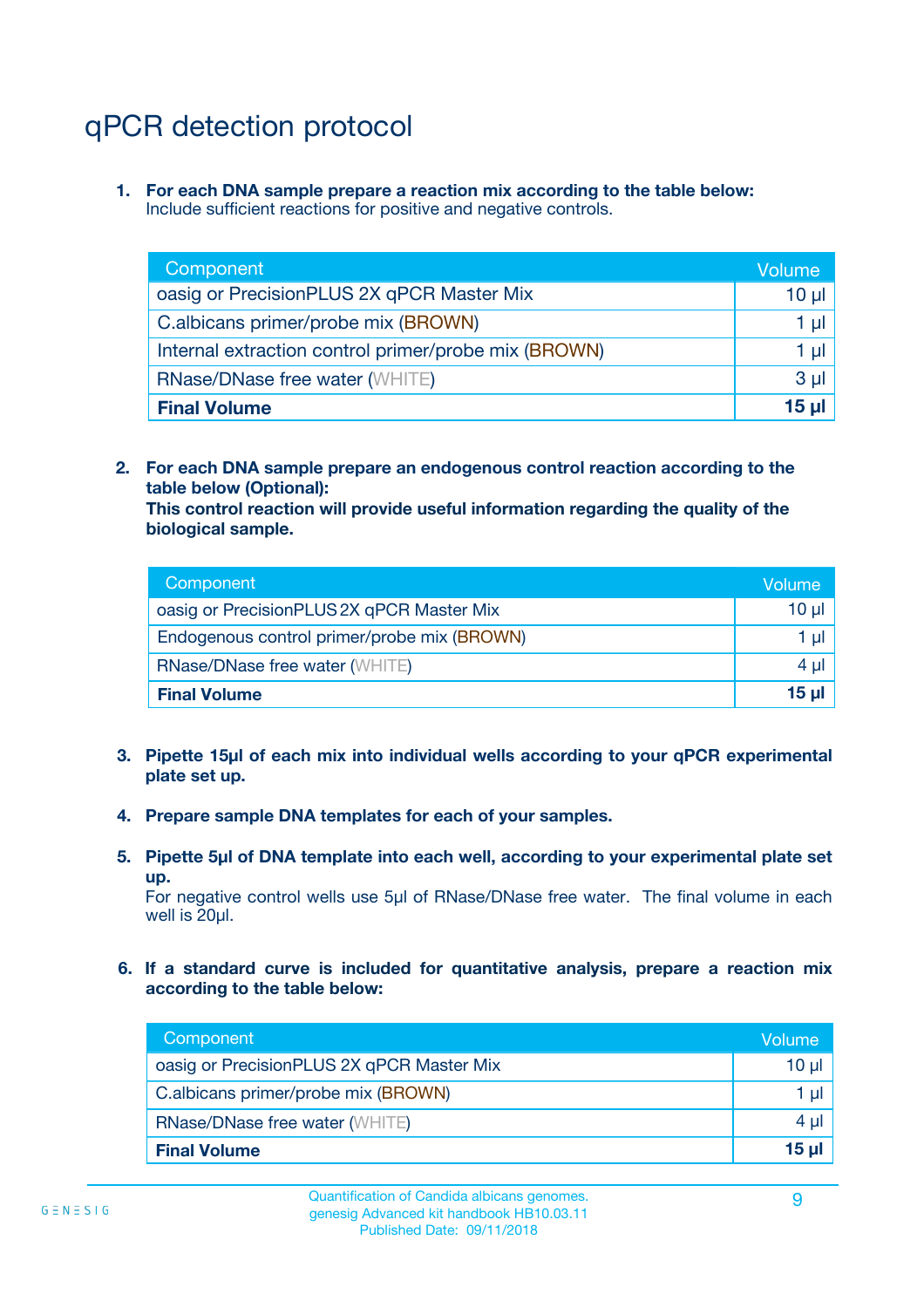#### **7. Preparation of standard curve dilution series.**

- 1) Pipette 90µl of template preparation buffer into 5 tubes and label 2-6
- 2) Pipette 10µl of Positive Control Template (RED) into tube 2
- 3) Vortex thoroughly
- 4) Change pipette tip and pipette 10µl from tube 2 into tube 3
- 5) Vortex thoroughly

Repeat steps 4 and 5 to complete the dilution series

| <b>Standard Curve</b>         | <b>Copy Number</b>     |
|-------------------------------|------------------------|
| Tube 1 Positive control (RED) | $2 \times 10^5$ per µl |
| Tube 2                        | $2 \times 10^4$ per µl |
| Tube 3                        | $2 \times 10^3$ per µl |
| Tube 4                        | $2 \times 10^2$ per µl |
| Tube 5                        | 20 per µl              |
| Tube 6                        | 2 per µl               |

**8. Pipette 5µl of standard template into each well for the standard curve according to your experimental plate set up.**

#### The final volume in each well is 20µl.

## qPCR amplification protocol

Amplification conditions using oasig or PrecisionPLUS 2X qPCR Master Mix.

|             | <b>Step</b>       | <b>Time</b>     | Temp    |
|-------------|-------------------|-----------------|---------|
|             | Enzyme activation | 2 min           | 95 °C   |
| Cycling x50 | Denaturation      | 10 <sub>s</sub> | 95 $°C$ |
|             | DATA COLLECTION * | 60 s            | 60 °C   |

\* Fluorogenic data should be collected during this step through the FAM and VIC channels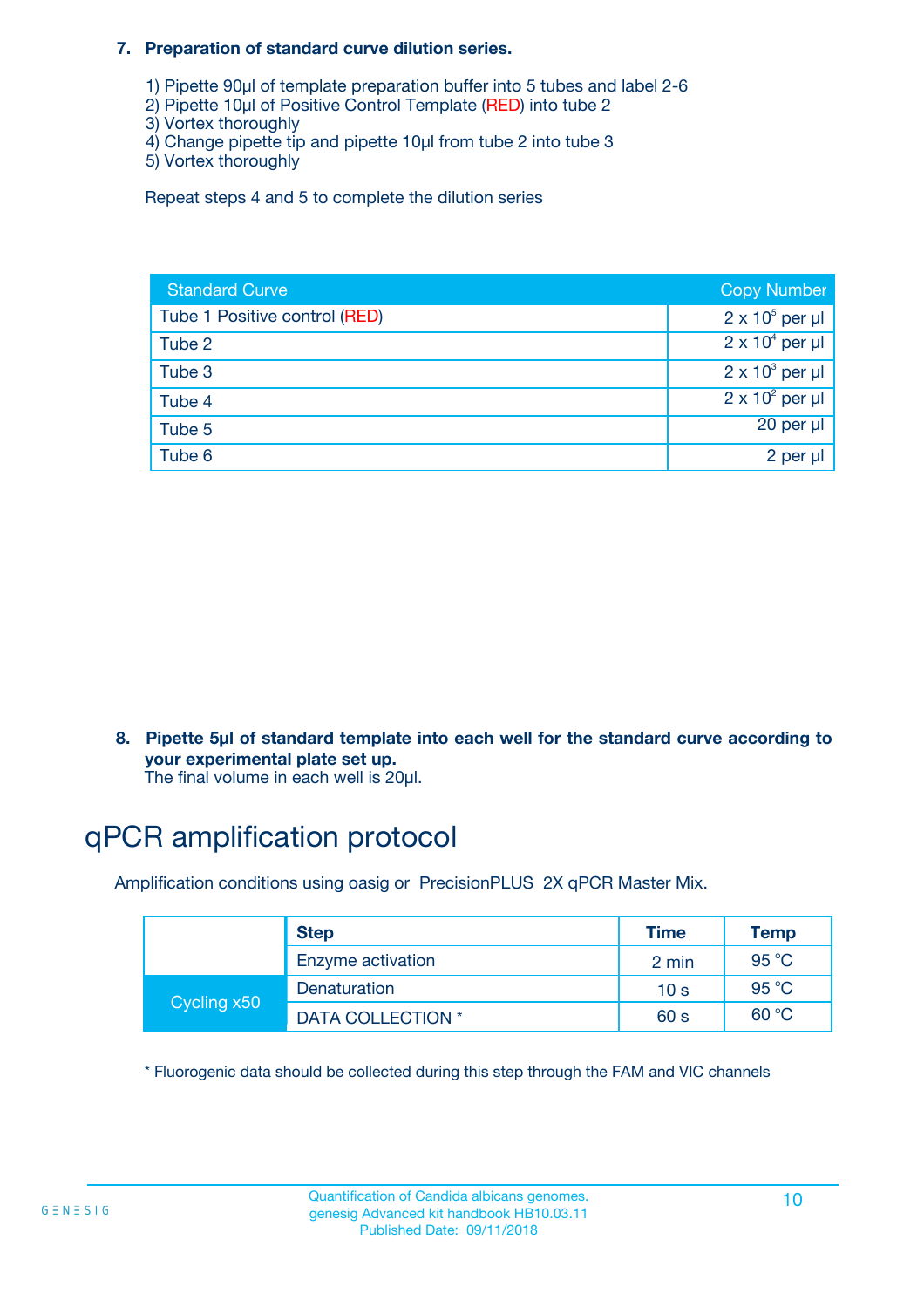## Interpretation of results

| <b>Target</b><br>(FAM) | <b>Internal</b><br>control<br>(NIC) | <b>Positive</b><br>control | <b>Negative</b><br>control | Interpretation                                                                                                  |
|------------------------|-------------------------------------|----------------------------|----------------------------|-----------------------------------------------------------------------------------------------------------------|
| $\leq 30$              | $+ 1 -$                             | ÷                          |                            | <b>POSITIVE QUANTITATIVE RESULT</b><br>calculate copy number                                                    |
| > 30                   | ٠                                   | ÷                          |                            | <b>POSITIVE QUANTITATIVE RESULT</b><br>calculate copy number                                                    |
| > 30                   |                                     | ÷                          |                            | <b>POSITIVE QUALITATIVE RESULT</b><br>do not report copy number as this<br>may be due to poor sample extraction |
|                        | ÷                                   | ÷                          |                            | <b>NEGATIVE RESULT</b>                                                                                          |
| $+ 1 -$                | $+ 1 -$                             | ÷                          | $\leq$ 35                  | <b>EXPERIMENT FAILED</b><br>due to test contamination                                                           |
| $+$ / -                | $+ 1 -$                             | ÷                          | > 35                       | $\star$                                                                                                         |
|                        |                                     | ÷                          |                            | <b>SAMPLE PREPARATION FAILED</b>                                                                                |
|                        |                                     |                            | $+$ /                      | <b>EXPERIMENT FAILED</b>                                                                                        |

Positive control template (**RED**) is expected to amplify between Cq 16 and 23. Failure to satisfy this quality control criterion is a strong indication that the experiment has been compromised.

\*Where the test sample is positive and the negative control is positive with a  $Ca > 35$ , the sample must be reinterpreted based on the relative signal strength of the two results:



If the sample amplifies  $> 5$  Cq earlier than the negative control then the sample should be reinterpreted (via the table above) with the negative control verified as negative.



If the sample amplifies  $< 5$  Cq earlier than the negative control then the positive sample result is invalidated and<br>the result should be determined  $the$  result should be inconclusive due to test contamination. The test for this sample should be repeated.